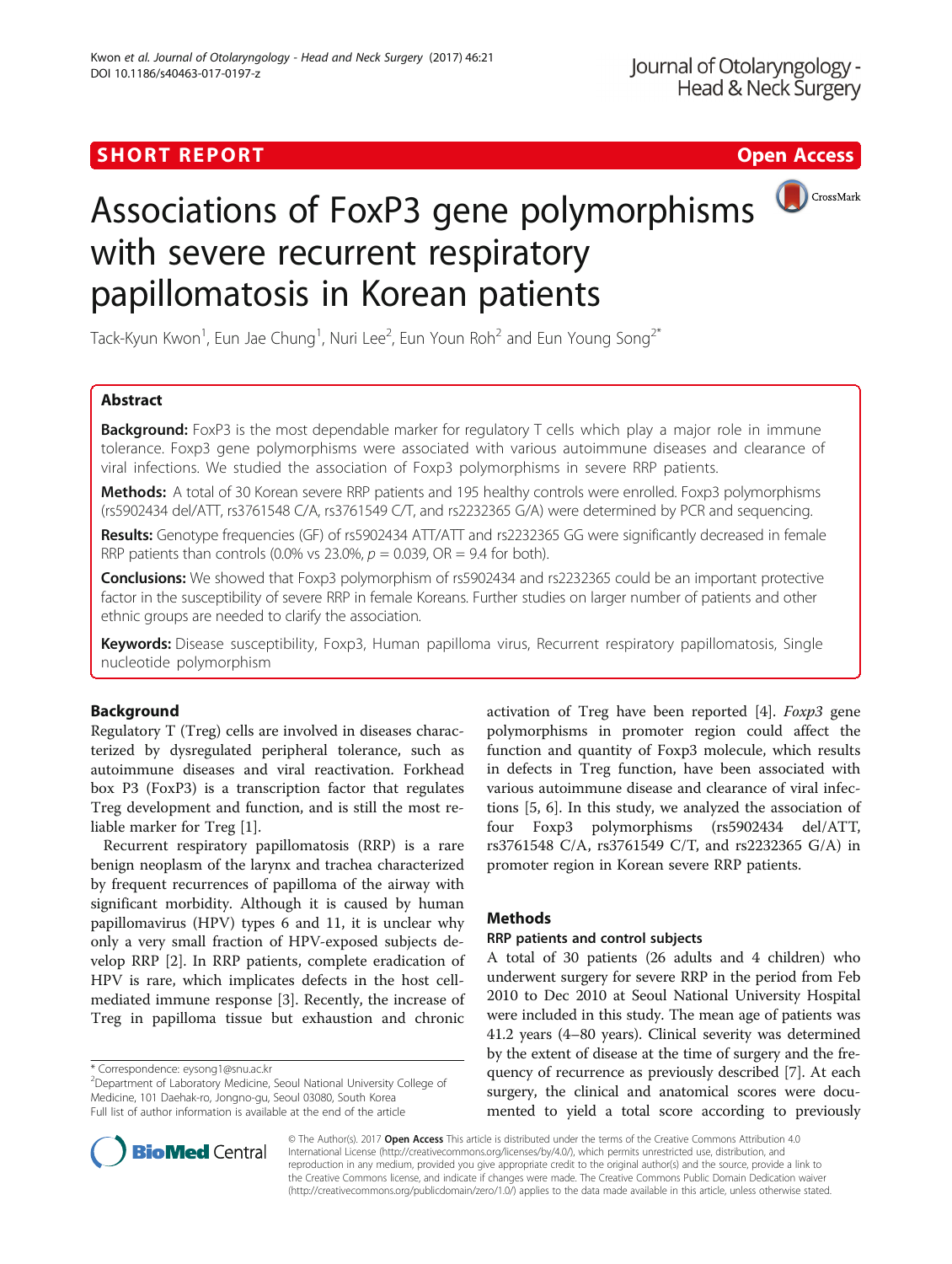suggested staging system [[8\]](#page-3-0). The mean growth rate of multiple surgeries was used to define the overall severity score for an individual patient. An overall disease severity score of  $\geq 0.06$ , or more than three surgeries in the previous 12 months, or tracheal extension, was defined as severe RRP [[7](#page-3-0)]. Out of 15 female RRP patients, four patients had medical history of immune-related disorder; Pityriasis lichenoides chronica, Immune chronic urticaria, Erysipelas, and allergic reaction to various drugs such as NSAIDs, cefazolin, and radiocontrast agent, respectively. Out of 15 male RRP patients, one patient had allergic history to radiocontrast agent. Ethylenediamine tetraacetic acid (EDTA) blood samples were collected at the time of operation. Informed consents were obtained from all patients. This study was approved by the institutional review board at our institution (IRB No. 1403-018-562). For normal controls, 195 healthy Koreans were used.

#### Genotyping of FoxP3 gene polymorphisms

In 30 patients, genomic DNA was prepared from peripheral blood using a QIAamp DNA Blood Mini Kit (Qiagen, Valencia, CA). Four FoxP3 polymorphisms (rs5902434 del/ATT, rs3761548 C/A, rs3761549 C/T and rs2232365 G/A) were analyzed by PCR-sequencing (Table 1). PCR was performed with a total of 40 uL reaction mixture containing 40 ng DNA, 2 uL of 10 pmole/uL concentration of each primer, 0.8 uL of each 10 mM dNTP mix, 2.0 mM  $MgCl<sub>2</sub>$  and 1.0 U Taq DNA polymerase (Roche applied science, Basel, Switzerland) with 4uL of 10X reaction buffer. Protocol consisted of an initial denaturation step at 95 °C for 5 min; 30 cycles of 30 s denaturation step at 95 °C, 30 s annealing step at each annealing temperature (Table 1) and 30 s extension step at 72 °C, and with a 5 min final extension step at 72 °C.

Five μL of the PCR products were mixed with 2 μL of ExoSAP-IT PCR Clean Up (Affymetrix, Inc., Santa Clara, CA, USA) and were incubated at 37 °C for 15 min and 80 °C for 15 min. Four uL of BigDye Terminator Ready Reaction Mix (Life technologies, Grand Island, NY, USA), 1 uL of 5 pmole/uL sequencing primer, and 4 uL of deionized water were added to 1 uL of purified PCR

|  |  |  | Table 1 Sequencing primers |  |
|--|--|--|----------------------------|--|
|--|--|--|----------------------------|--|

product with 30 thermal cycles (96 °C for 10 s, 50 °C for 5 s, and 60 °C for 4 min). Two uL of 3 M sodium acetate/EDTA buffer (pH 4.6) and 25 uL of absolute EtOH were added. After vigorous vortexing and centrifugation at 2000 g for 30 min, supernatant was removed. Addition of 50 uL of 80% EtOH and centrifugation at 2000 g for 5 min were repeated twice. Fifteen uL of Hi-Di Formamide (Life technologies, Grand Island, NY, USA) was added and heated for 4 min at 95 °C. Samples were loaded on ABI 3730XL DNA analyzer (Applied Biosystems, Foster City, CA, USA). The electropherograms were processed using Chromas Lite 2.1.1 (Technelysium Pty Ltd., Brisbane, Australia).

#### Statistical analysis

The SNPs were selected based on CHB haplotype data using the HAPMAP database ([http://www.hapmap.org](http://www.hapmap.org/)). Observed genotype frequency was tested by Hardy– Weinberg equilibrium (HWE) on males and females separately because  $FoxP3$  gene is located on  $Xp11.23$ . Odds ratio (OR) and confidence interval (CI) were calculated. Frequencies of the genotypes of four FoxP3 polymorphisms in RRP patient and controls were compared by Fisher's exact test or Chi-square test as appropriate, and also on males and females separately, because FoxP3 gene maps to  $Xp11.23$ . The level of significance was set at  $p < 0.05$ , and odds ratios (ORs) with 95% confidence intervals (CI) were calculated for those comparisons showing significant  $p$  values.

## Results

Genotype frequencies (GF) of FoxP3 polymorphisms in RRP patients and controls are presented in Table [2](#page-2-0). GF of FoxP3 polymorphisms in male RRP patients are not different from those in controls. GF of rs5902434 del/ ATT were significantly increased in female RRP patients than controls (66.7% vs 43.0%,  $p = 0.043$ , OR = 3.1 [95%] CI, 1.0-9.7]). GF of rs5902434 ATT/ATT were significantly decreased in female RRP patients than controls  $(0.0\% \text{ vs } 23.0\%, p = 0.039, \text{ OR } = 9.4 \text{ [95\% CI, 1.1-163.1]).}$ GF of rs2232365 AG were significantly increased in

| Polymorphism | Primer         | $5' - 3'$                              | Length (bps) | AT    |
|--------------|----------------|----------------------------------------|--------------|-------|
| rs5902434    | FP3-1 F        | <b>CTGCTCTCCCCTACCAGATG</b>            | 196 bp       | 56 °C |
| del/ATT      | <b>FP3-1R</b>  | CCCTGCCCATGCATTAAGTA                   |              |       |
| rs3761548    | FP3-2 F        | <b>TTGTCTACTCCACGCCTCTCC</b><br>373 bp |              | 60 °C |
| C/A          | <b>FP3-2R</b>  | <b>TGCCTCCATCATCACCACG</b>             |              |       |
| rs3761549    | <b>FP3-4 F</b> | <b>GTCCTCTCCACAACCCAAGA</b>            | $250$ bp     | 60 °C |
| C/T          | <b>FP3-4R</b>  | CAGATTTTCCGCCATTGAC                    |              |       |
| rs2232365    | FP3-3 F        | GAGGGCTTTCAAGGTGAGGA<br>371 bp         |              | 60 °C |
| G/A          | <b>FP3-3R</b>  | GGGAGTTGGATTGGGTGCA                    |              |       |
|              |                |                                        |              |       |

bps base pairs, AT annealing temperature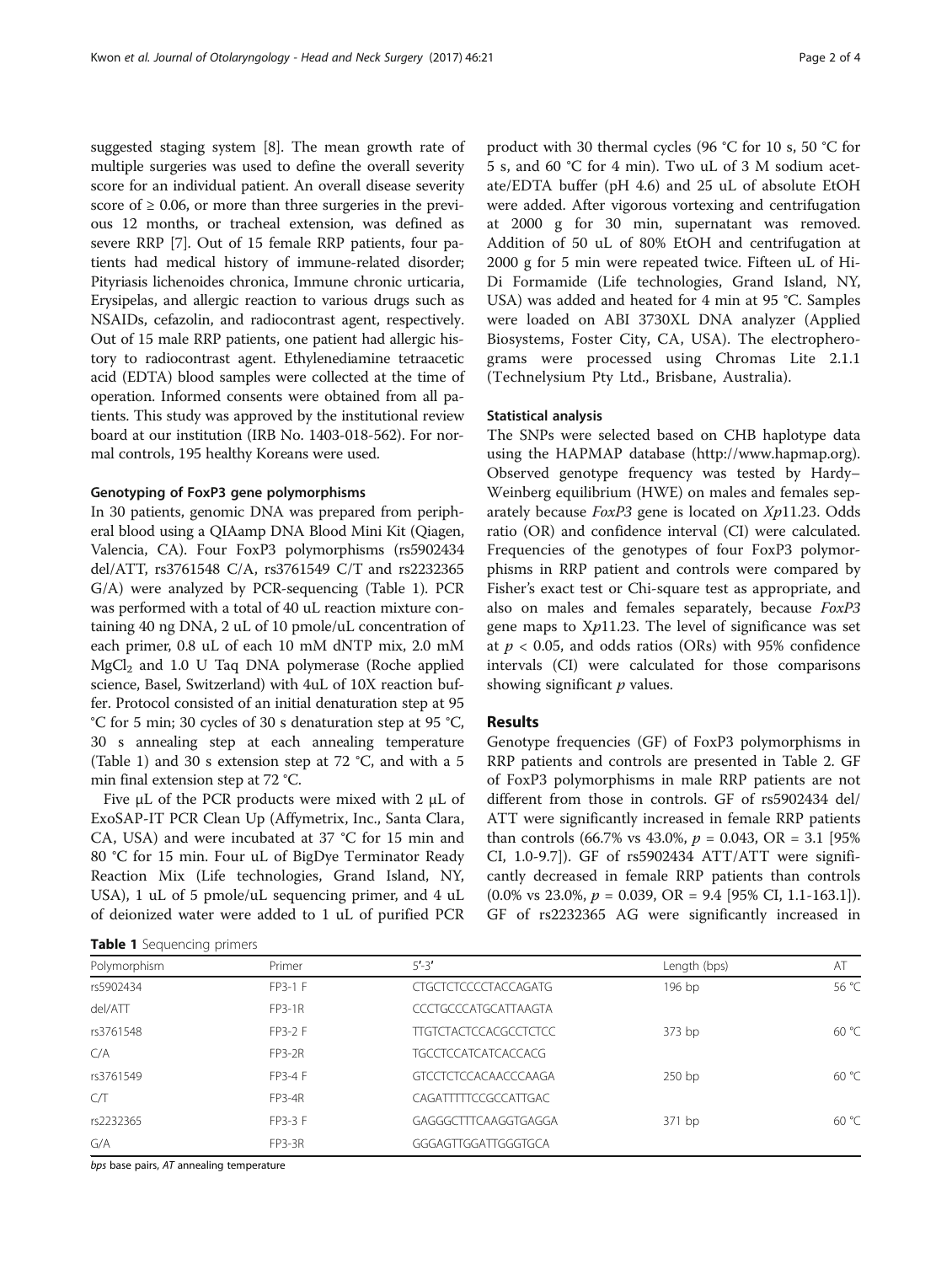|                      | Total ( $n = 225$ ) |                       |               | Male $(n = 110)$   |                       |    | Female ( $n = 115$ ) |                       |       |                    |
|----------------------|---------------------|-----------------------|---------------|--------------------|-----------------------|----|----------------------|-----------------------|-------|--------------------|
|                      | Case $(n = 30)$     | Control ( $n = 195$ ) |               | Case $(n = 15)$    | Control<br>$(n = 95)$ |    | Case $(n = 15)$      | Control ( $n = 100$ ) |       |                    |
|                      | n(%)                | n(%)                  | $\mathcal{P}$ | n(%)               | n(%)                  | D  | n(%)                 | n(%)                  | D     | OR (95% CI)        |
| Age, mean<br>(range) | 41.2<br>$(4 - 80)$  | 53.0<br>$(41 - 71)$   | ns            | 42.5<br>$(4 - 80)$ | 55.1<br>$(41 - 70)$   | ns | 40.3<br>$(7-69)$     | 51.0<br>$(41 - 71)$   | ns    |                    |
| rs5902434            |                     |                       |               |                    |                       |    |                      |                       |       |                    |
| del/del              | 15(50.0)            | 99(50.8)              | ns            | 10(66.7)           | 65(68.4)              | ns | 5(33.3)              | 34(34.0)              | ns    |                    |
| del/ATT              | 10(33.3)            | 43(22.1)              | ns            |                    |                       |    | 10(66.7)             | 43(43.0)              | 0.043 | $3.1(1.0-9.7)$     |
| ATT/ATT              | 5(16.7)             | 53(27.2)              | ns            | 5(33.3)            | 30(31.6)              | ns | O(0.0)               | 23(23.0)              | 0.039 | $9.4(1.1 - 163.1)$ |
| del allele           | 30(66.7)            | 176(59.7)             | ns            | 10(66.7)           | 65(68.4)              | ns | 20(66.7)             | 111(55.5)             | ns    |                    |
| rs3761548            |                     |                       |               |                    |                       |    |                      |                       |       |                    |
| $\subset \subset$    | 24(80.0)            | 141(72.3)             | ns            | 12(80.0)           | 81(85.3)              | ns | 12(80.0)             | 60(60.0)              | ns    |                    |
| $\mathsf{AC}$        | 3(10.0)             | 34(17.4)              | ns            |                    |                       |    | 3(20.0)              | 34(34.0)              | ns    |                    |
| AA                   | 3(10.0)             | 20(10.3)              | ns            | 3(20.0)            | 14(14.7)              | ns | O(0.0)               | 6(6.0)                | ns    |                    |
| C allele             | 39(86.7)            | 235(79.7)             | ns            | 12(80.0)           | 81(85.3)              | ns | 27(90.0)             | 154(77.0)             | ns    |                    |
| rs3761549            |                     |                       |               |                    |                       |    |                      |                       |       |                    |
| CC                   | 20(66.7)            | 141(72.3)             | ns            | 13(86.7)           | 79(83.2)              | ns | 7(46.7)              | 62(62.0)              | ns    |                    |
| CT                   | 8(26.7)             | 33(16.9)              | ns            |                    |                       |    | 8(53.3)              | 33(33.0)              | ns    |                    |
| TT                   | 2(6.7)              | 21(10.8)              | ns            | 2(13.3)            | 16(16.8)              | ns | O(0.0)               | 5(5.0)                | ns    |                    |
| T allele             | 35(77.8)            | 236(80.0)             | ns            | 13(86.7)           | 79(83.2)              | ns | 22(73.3)             | 157(78.5)             | ns    |                    |
| rs2232365            |                     |                       |               |                    |                       |    |                      |                       |       |                    |
| AA                   | 14(46.7)            | 100(51.3)             | ns            | 10(66.7)           | 66(69.5)              | ns | 4(26.7)              | 34(34.0)              | ns    |                    |
| AG                   | 11(36.7)            | 43(22.1)              | ns            |                    |                       |    | 11(73.3)             | 43(43.0)              | 0.028 | $3.6(1.1 - 12.2)$  |
| GG                   | 5(16.7)             | 52(26.7)              | ns            | 5(33.3)            | 29(30.5)              | ns | O(0.0)               | 23(23.0)              | 0.039 | $9.4(1.1 - 163.1)$ |
| A allele             | 29(64.4)            | 177(60.0)             | ns            | 10(66.7)           | 66(69.5)              | ns | 19(63.3)             | 111(55.5)             | ns    |                    |

<span id="page-2-0"></span>Table 2 Associations of FOXp3 polymorphisms with RRP

RRP recurrent respiratory papillomatosis,OR odds ratio, CI confidence interval

female RRP patients than controls (73.3% vs 43.0%,  $p =$ 0.028, OR = 3.6 [95% CI, 1.1-12.2]). GF of rs2232365 GG was significantly decreased in female RRP patients than controls (0.0% vs 23.0%, 761548,  $p = 0.039$ , OR = 9.4 [95% CI, 1.1-163.1]). GF of rs3761548 A/C and rs3761549 showed no statistically significant difference between RRP patients and controls.

### **Discussion**

It is still not known why only a very small proportion of HPV-exposed subjects have recurrent respiratory papillomatosis (RRP). The local HPV-specific immune responses that allow chronic HPV-6 and -11 infections in RRP patients was suggested. As a possible mechanism, the dominance of Th2-like cytokine (IL-4 and IL-10) responses and decreased secretion of IFN-γ were reported by peripheral blood mononuclear cells (PBMC) exposed to autologous papilloma tissues in patients with RRP [\[9](#page-3-0)]. Recently, impaired function of Tregs was also suggested as a possible mechanism for developing RRP [[4\]](#page-3-0).

FoxP3 is crucial regulatory factor for the development and function of Tregs. Polymorphisms have been reported in various regions of the FOXP3 gene, including the promoter, intron and exon regions. Promoters are relevant to initiating transcription and are therefore might harbor functionally involved polymorphisms [[10](#page-3-0)]. Polymorphisms of FOXP3 gene promoter may affect the function or quantity of Treg, resulting in various autoimmune diseases. Therefore, *Foxp3* gene promoter polymorphisms were associated with various autoimmune diseases [[5](#page-3-0)] and CMV infection in pediatric allogeneic hematopoietic stem cell transplantation [\[11\]](#page-3-0).

In our study, rs3761548, which was frequently reported to be associated with various diseases [[5](#page-3-0)] showed no association with RRP patients. However, rs5902434 ATT/ATT genotype and rs2232365 GG genotype were significantly decreased in female RRP patients than controls. The rs5902434 del/del genotype was significantly associated with lupus nephritis in Taiwanese [[12](#page-3-0)], and preeclampsia in Chinese [\[6](#page-3-0)], but, was not associated with allergic rhinitis [[13\]](#page-3-0) and unexplained recurrent spontaneous abortion [[14](#page-3-0)]. The rs2232365 GG genotype was associated with unexplained recurrent spontaneous abortion [\[14](#page-3-0)] in Chinese, but showed no association with